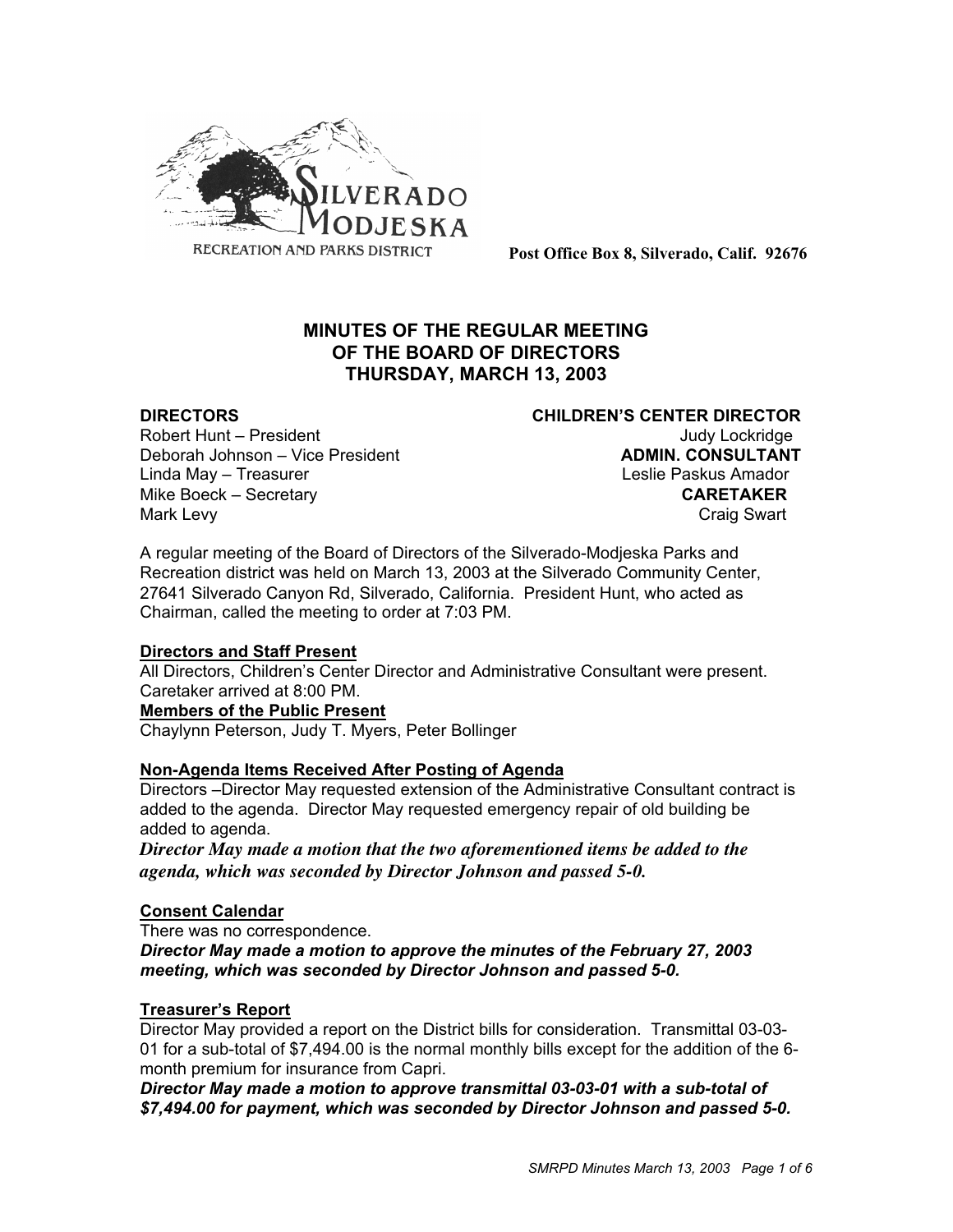Transmittal 03-03-02 is Director's pay in the amount of \$400.00 for two meetings. *Director May made a motion to approve transmittal 03-03-02 in the amount of \$400.00 for payment, which was seconded by Director Levy and passed 5-0.*

Director May reviewed two financial reports with the Directors. One was old format that was currently in use and the second was a new format Director May hopes will replace the old. The new report shows year to date, budget to actual and month, budget to actual. When a question arises or on an as needed basis, Director May proposes to also show a prior year comparison and assets to liabilities. Director Hunt requested the new report show at the top what the target percentage is for the month. He sees it as a statement that says "% for the month of X should be X%." Director Johnson requested the new report show the total budget figure for the year in order to compare to the monthly figures. Director May will add that to the new report. Directors agreed to discontinue the old report effective immediately.

### *Director Johnson made a motion to accept and file the budget reports, which was seconded by Director Levy and passed 5-0.*

### **Silverado Children's Center Director's Report**

Children's Center Director Lockridge passed out Profit and Loss statements and transactions. She offered up a new report that shows enrollments. Director Johnson suggested she create a form that could be completed monthly and provided Children's Center Director Lockridge with the data elements she recommends be reported. Director Levy requested that both reports be done monthly as they show different things. Administrative Consultant Paskus Amador suggested a definition page be created by Children's Center Director Lockridge that can be stapled to the inside of each Director's meeting file. The Directors agreed this would work.

Children's Center Director Lockridge stated that having the parent/teacher conferences scheduled the same day as the Parent Clean Up project worked extremely well. A golf tournament fund-raiser is scheduled for May 31<sup>st</sup>. Director Hunt indicated that he could round up several golfers and suggested that Gabriel in Silverado be contacted to round up additional players. Director Levy recommended they contact businesses to sponsor specific holes and give prizes for different categories. April 10 at 6 PM the Silverado Children's Center will be holding an Art night and potluck. It was decided that the Board would attend this event and move the Board meeting scheduled back to 7:30 PM. *Director Johnson made a motion to receive and file the Silverado Children's Center report, which was seconded by Director Levy and passed 5-0.*

#### **Caretaker's Report**

Craig provided 1 copy of the phone log, a list of jobs performed by a sub-contracted cleaning service and a work log. Jessica reported that she has trouble remembering to complete the work log. They hired someone to do some of the work and are trying to complete the logs retroactively. The board reminded Craig that the log is not optional and that the board wants to see the monthly calendar that shows who is using the community centers. It was agreed that Administrative Consultant Packs Matador would contact Craig the Monday prior to the board meeting to obtain his reports. Calendars will be copied for all Directors; remaining reports will be copied to the Facility Committee. Director Hunt stated that it's time for the Safety Committee to meet again. Meeting will be held the fourth Thursday in April at 6 PM. Attendees will be Directors Hunt and Boeck and Craig. Craig reported that the far side of the grassy area by the drinking fountain is squishy, probably due to a leak in the fountain. Director Hunt requested Craig read the water meter for an hour to determine how significant it is. Craig also reported the ongoing problem at Modjeska Park with trashcan lids coming off the cans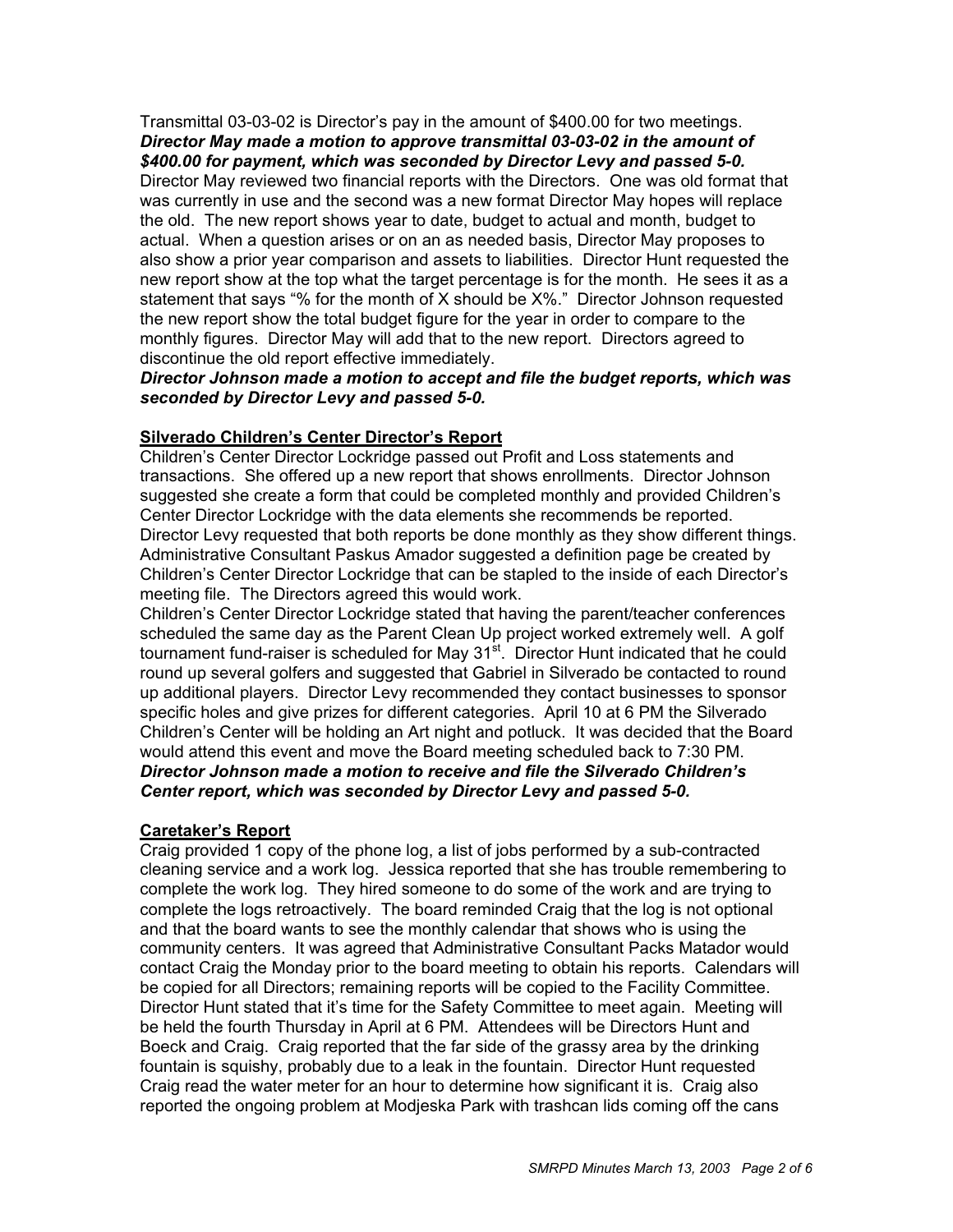and the cans subsequently filling with water. Recommendation made to punch holes in the bottom the trash cans so they don't fill with water. Craig was given the go-ahead to purchase 3 new domed lids for the trash. Last, concern expressed over the continued vandalism of lights and the drinking fountain at Modjeska.

### *Director Johnson made a motion to receive and file the Caretaker's Report, which was seconded by Director May and passed 5-0.*

#### **Other District Business**

*Fax World -* Concern was expressed that combination copier/faxes tend not to work well. Director Hunt offered to visit Fax World and review the copiers there. Administrative Consultant Paskus Amador will contact Director Hunt for the name and number of the company his business uses for their copier needs. It was recommended that the copier have a locking mechanism or be placed in a locked cabinet.

*Director May made a motion to authorize spending up to \$750.00 on a copier at the discretion of Director Hunt and Administrative Consultant Paskus Amador, which was seconded by Director Levy and passed 5-0*

*Administrative Consultant Report -* Administrative Consultant Paskus Amador reported on activity. After review by Director's Johnson and Hunt, it was decided that pursuit of the grant for Land & Water Conservation would consume tremendous time and have little chance of success without assistance by Director Johnson. Director May requested the opportunity to review the procedural guide and will obtain from Director Johnson. Administrative Consultant Paskus Amador reported on the successful meeting with the Bookkeeper and Director May. Some new procedures are in place to streamline the transmittal and payment process.

Briefly mentioned the meeting held with GameTime and their Installer but allowed that Director Boeck would report in greater detail.

The semi-annual report for the Playground Grant is due by the end of the month so the Administrative Consultant will be working on that and clearing up some vagaries in the contract language with the Grant Mgr., Jesse Adams.

*Extension of Administrative Consultant contract -* Director May spoke with Sandra Barnes regarding a contract consultant versus employee status. Director May feels that ultimately the position should be one as an employee.

#### *Director May made a motion to extend the Administrative Consultant contract through the end of the fiscal year (June 30, 03) and add an additional \$3,000 to the contract not to exceed \$6,000, which was seconded by Director Levy and passed 5-0.*

*Formation of ad hoc Parent Committee –* The Parent Committee proposed Peter Bollinger and Sally Murphy as rotating liaison's to report to the Park's board. The committee is currently waiting for an insurance bid. A timeline has been put together for obtaining non-profit status. The group is also researching grants. In two weeks they expect to have a master document that will answer all the questions the Park's board has. Pat Evans, Silverado Elementary Principal, sent a letter supporting the change in lease to OUSD. The Park's board decided to formally recognize the formation of the Children's Center Committee (ad hoc) with the request that Directors Levy and May continue to attend those meetings.

*Operational Audit –* Director Johnson passed out copies of Frieda Metwally's resume and spoke about her extensive background and capabilities. She is recommended to do the operational audit of the Children's Center. If approved, Ms. Metwally will fly in next Wednesday evening, and then spend Thursday, Friday and Monday doing the Audit. She would then debrief with the Board and meet attendees Monday evening.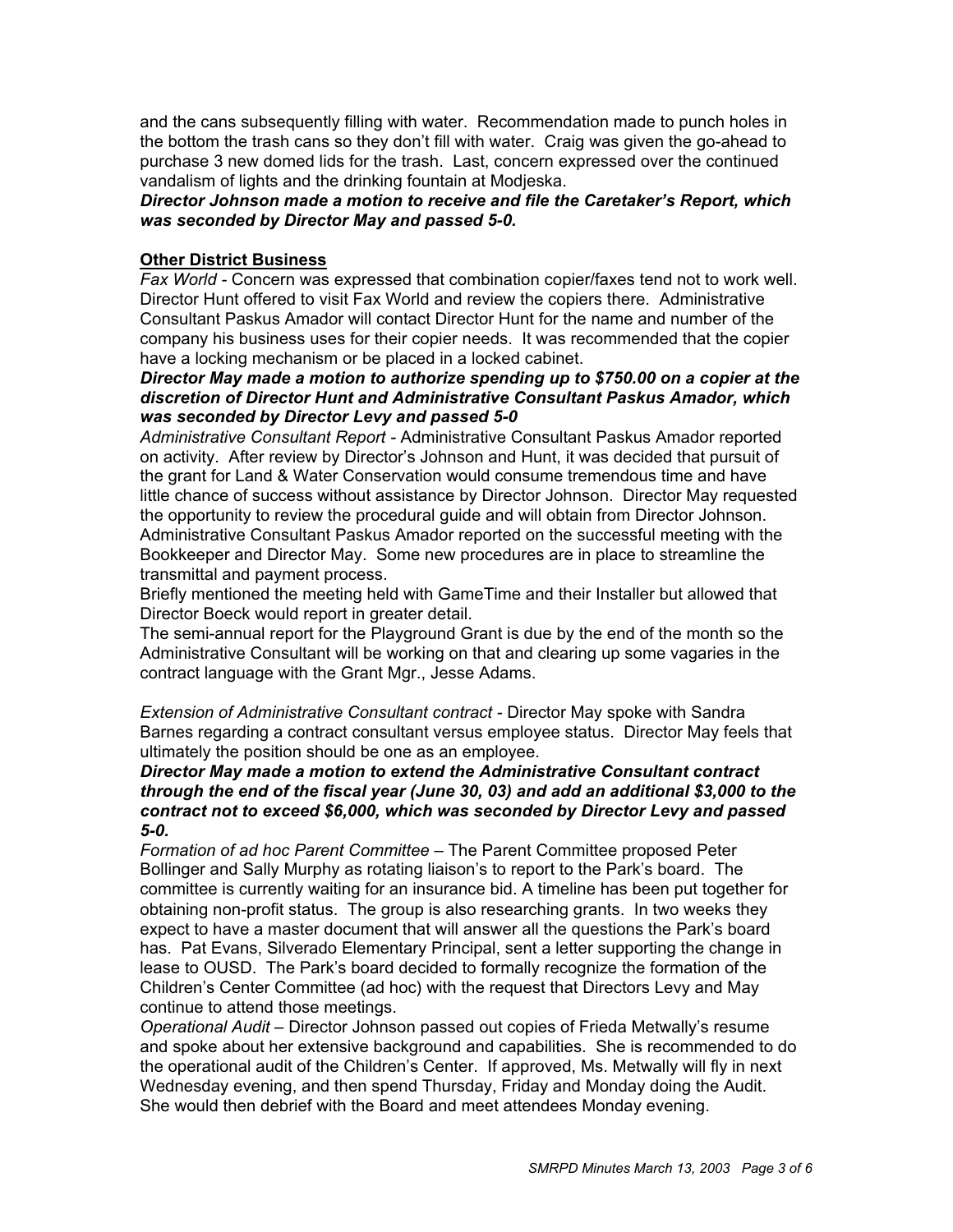#### *Director Levy made a motion to hire Frieda Metwally for \$1400 to conduct an operational audit of the Silverado Children's Center, which was seconded by Director May and passed 4-0 with Director Johnson abstaining.*

There will be a special meeting of the Board on Monday, March  $24<sup>th</sup>$  at 7 PM at the Silverado Community Center to hear the preliminary results of the operational audit. *Sponsorship of Eternal Summer Surf Camp –* Director Johnson stressed to Chay Peterson that the \$150 sponsorship cost for each child attending Surf Camp should be run through the Inter-Canyon League in order to take advantage of the tax write-off. 20 canyon kids can attend this event. Bible study occurs every evening but it is an option to participate.

Administrative Consultant Paskus Amador will send Capri a letter confirming coverage for Surf Camp as well as pull the most recent waivers to be used for registration.

#### *Director Levy made a motion to have the SMRPD officially sponsor Eternal Summer Surf Camp and support the recreational aspects of camp, which was seconded by Director Johnson and passed 5-0*

*Holtz/Silverado Ranch –* Director Hunt is in the process of trying to schedule a meeting to discuss the lease and trails. Attendees will be Directors Hunt and May with Director Boeck as an alternate, Dana Judd, Bob Hamilton and Bob Tunstall representing the County Supervisor's office.

*Silverado Children's Center Policy & Procedures –* Director Hunt indicated that the board should be involved. He will look at what the previous board said regarding this but will wait until Frieda Metwally completes her review of the Children's Center.

*Emergency Door Repair –* Director Boeck worked with Bob Click in replacing the doors of the old building with new steel doors. He believes the total cost is \$1,200 of which the Inter-Canyon League can pay \$950. Administrative Consultant to confer with Director Boeck when the bill is received.

### *Director Johnson made a motion to continue the meeting past 9:30 PM, which was seconded by Director Levy and passed 4-1 with Director May opposing.*

# **Committee Reports**

*Recreation (Directors Johnson & Levy) –* Director Johnson reported that the survey is complete. The next step is to schedule focus groups with children. Due to time constraints this won't happen immediately.

*Finance (Directors Johnson & May) –*Director May stated that it is time to begin the planning process for next years budget. She requests that all committees determine what projects they would like to undertake next year and determine at what cost. To aid in this process, Director May will pass out a form at the next meeting. For the second board meeting in April, Director May wants the following added to the agenda: "Solicit public comment on things they'd like to see done in the next fiscal year."

*Personnel (Directors Levy & May) –* Report will be deferred until closed session.

*Facilities (Directors Boeck & Hunt, Fran Williams) –* Director Hunt proposed that the committee identify specific items for rehab/repair that cost between \$1000 and \$10,000 and bring to the next meeting. Director Boeck indicated we need bids from 2 electricians to bid on 2 separate items; repair of the fallen light pole and installation of lights by the Community Center sign.

It was recommended that a form be developed to give us a database on contractor specialties in the canyon. A sign can be posted at the markets and Post Office that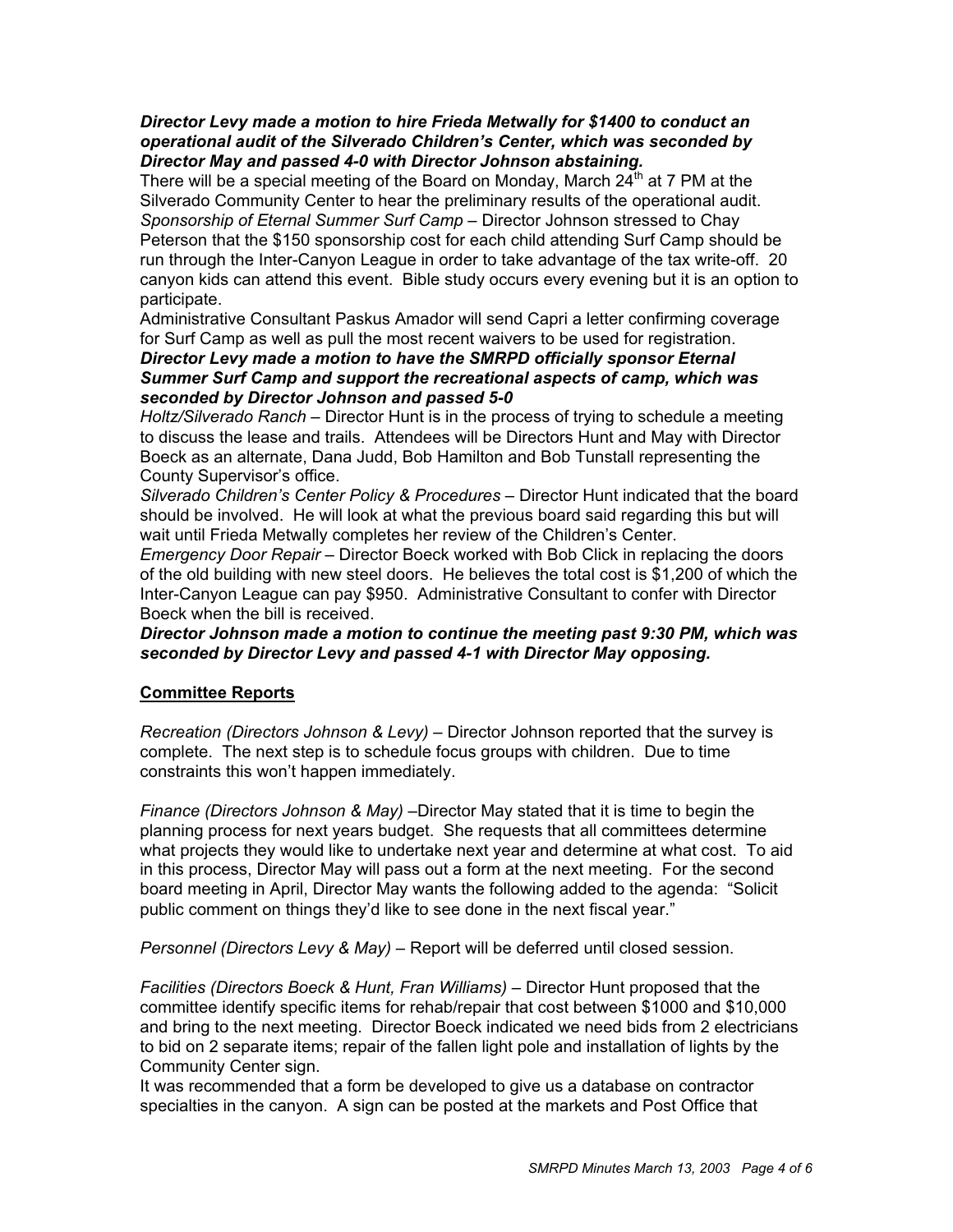encourages contractors to call the Administrative Consultant to obtain a form to complete. Data elements on the form would include: Name, License, Specialty, willingness to do volunteer work, Liability Coverage and Worker's Compensation Insurance to name a few. A contractor's contract needs to be developed with a penalty clause that states "if the job is not completed by X date, job will be given to another individual to complete. Director Hunt will give the Administrative Consultant the Expansion Manual that covers a lot of these things.

Director Boeck recommended the following color selections for the playground equipment and poured-in-place material. Green will be used for the play unit roof and slide, red for the uprights and yellow for all accents. Surfacing will be 50% black and 50% brick. All agreed to colors.

Legal Compliance (Directors Boeck & Hunt) - Director Hunt stated that if we receive a written information request without a signature and contact named, in other words, from an identifiable source who can be contacted for verification, we are under no obligation to respond to that request.

*Friends of Tucker (ad hoc) –* Director Hunt will write up a position paper on the Parks District for the meeting with the Audubon Society on Saturday.

*Safety (Director Hunt and Craig Swart) –* The next Safety Meeting has been scheduled.

# **Closed Session**

Entered into closed session at 10:30 PM and ended at 11:55 PM. No reportable actions or discussions.

# **Adjournment**

The meeting adjourned at 11:55 PM. The next regular meeting is March 27, 2003, Silverado Community Center, 7:30 PM.

# **SMRPD Board Motions, 3-13-03 Meeting**

**31303-1** Director May made a motion to add to the agenda two items: 1) extension of Administrative Consultant Paskus Amador's contract, and 2) discussion of the emergency door repairs to the Silverado Community Center's A building. Unanimously approved.

**31303-2** Director May made a motion to approve transmittal #03-03-01. Unanimously approved.

**31303-3** Director May made a motion to approve transmittal #03-03-02. Unanimously approved.

**31303-4** Director Johnson made a motion to accept the budget report for the period of 7-1-02 through 3-13-03. Unanimously approved.

**31303-5** Director Johnson made a motion to accept the Silverado Children's Center monthly report. Unanimously approved.

**31303-6** Director Levy made a motion to approve the payment of \$1400 for an operational audit of the Silverado Children's Center. Directors Hunt, May, Levy, and Boeck approved. Director Johnson abstained. Motion passed.

**31303-7** Director Levy made a motion to officially sponsor the summer surf camp program. Unanimously approved.

**31303-8** Director Johnson made a motion to accept the caretaker reports. Unanimously approved.